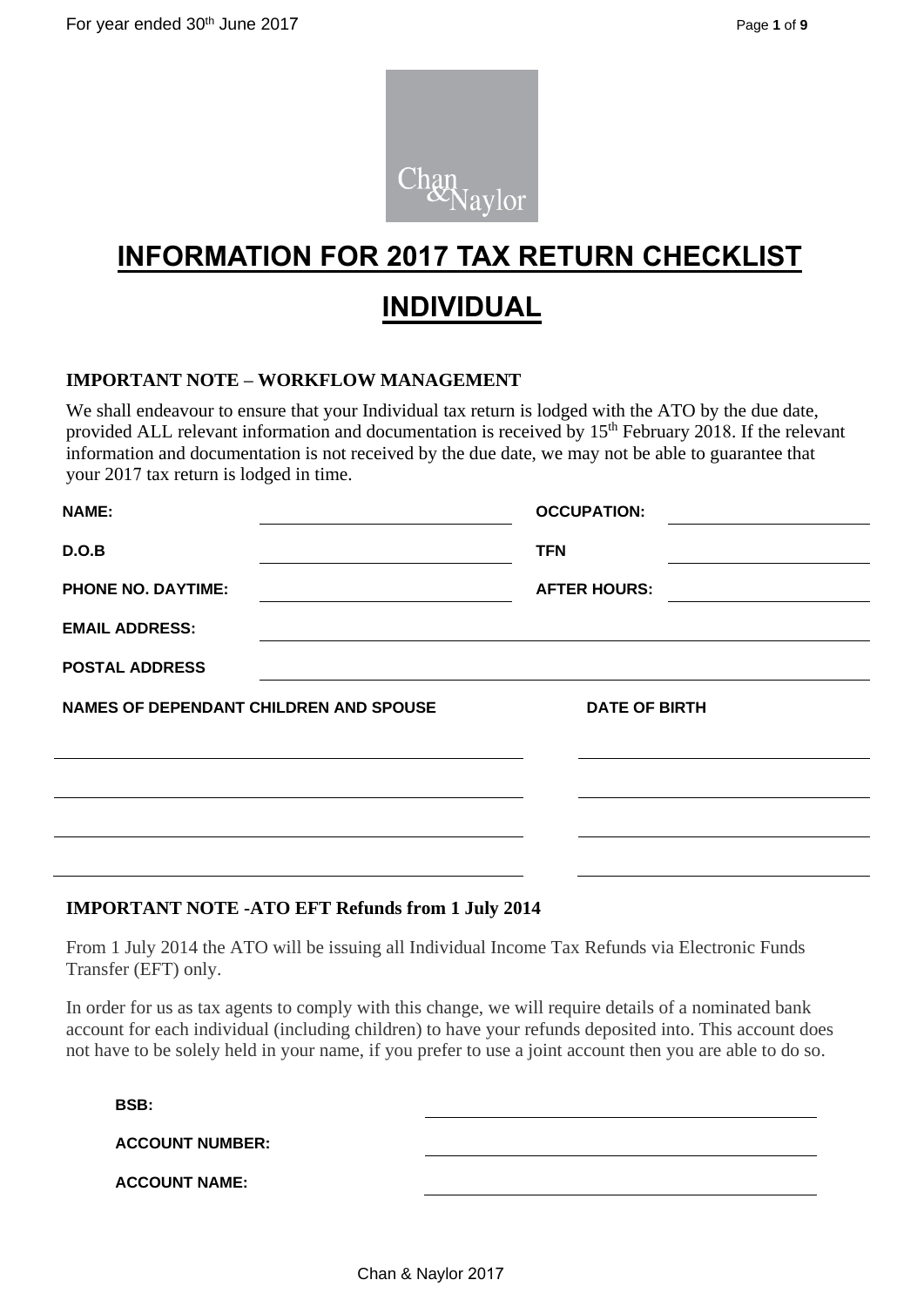|    | For year ended 30th June 2017                                                                                                                                                |                                                   |                                             |                           | Page 2 of 9           |  |  |  |  |
|----|------------------------------------------------------------------------------------------------------------------------------------------------------------------------------|---------------------------------------------------|---------------------------------------------|---------------------------|-----------------------|--|--|--|--|
|    | <b>INCOME:</b>                                                                                                                                                               |                                                   |                                             |                           |                       |  |  |  |  |
|    | Number of certificates attached                                                                                                                                              | 1. <b>Group Certificates</b> (including pensions) |                                             | Yes $\Box$<br>No          |                       |  |  |  |  |
| 2. | <b>Other Salary income:</b> (includes any directors' fees, commissions etc.)                                                                                                 |                                                   |                                             |                           |                       |  |  |  |  |
| 3. | <b>Termination Payments</b> (if you received a lump sum termination please provide Eligible Termination<br>Statement - ETP Statement)<br>Applicable<br>Yes<br>No l<br>$\Box$ |                                                   |                                             |                           |                       |  |  |  |  |
| 4. | <b>Interest</b> (money received on your bank accounts)                                                                                                                       |                                                   |                                             |                           |                       |  |  |  |  |
|    | <b>Name of Bank</b>                                                                                                                                                          | <b>Account No.</b>                                | <b>Total Interest</b><br><b>Received \$</b> | <b>TFN Withholding \$</b> | <b>Joint Account?</b> |  |  |  |  |
|    |                                                                                                                                                                              |                                                   |                                             |                           |                       |  |  |  |  |
|    |                                                                                                                                                                              |                                                   |                                             |                           |                       |  |  |  |  |

### 5. *Dividends*

**Please provide copies of dividend statements of income received**. Also note that if you are on the **dividend reinvestment plan (DRP)** which means you don't physically get the money to bank [the company uses that money to buy you more shares] that this is still income and must go in your return.

| <b>ASX Code</b> | No. of shares | <b>Unfranked Dividend</b> | <b>Franked Dividend</b> | <b>Franking Credit</b> |
|-----------------|---------------|---------------------------|-------------------------|------------------------|
|                 |               |                           |                         |                        |
|                 |               |                           |                         |                        |
|                 |               |                           |                         |                        |
|                 |               |                           |                         |                        |
|                 |               |                           |                         |                        |
|                 |               |                           |                         |                        |

Please provide your own list if more convenient.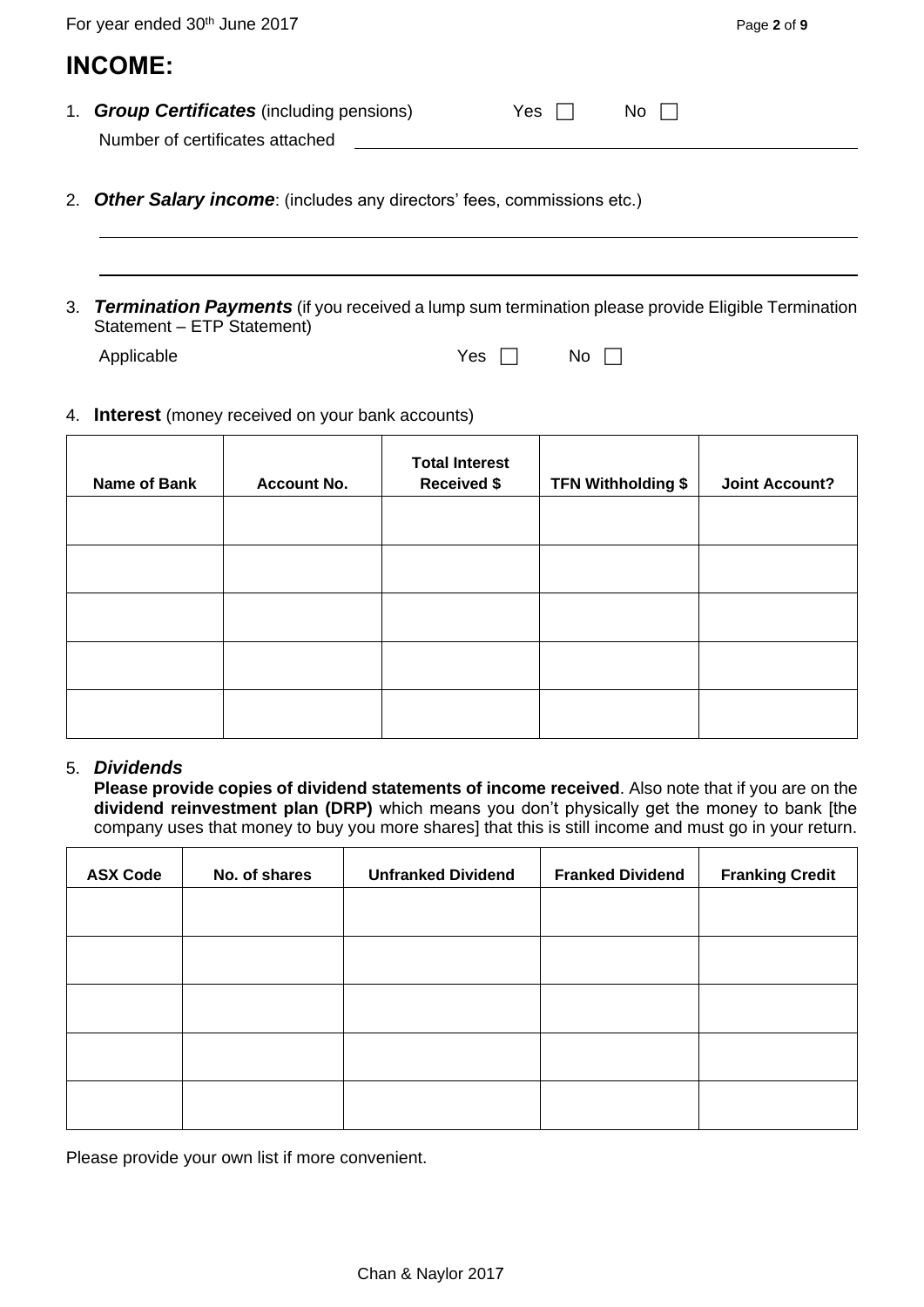6. *Employee Shares/Options:* Have you received any Shares and/or Options under the Employee Share Scheme?

Yes  $\Box$  No  $\Box$  If yes, please attach the Employee Share Scheme Statement issued by the employer.

- 7. *Trusts and Partnerships*: (i.e. example of trusts is BT, Perpetual, Colonial First State, etc.). Name of trust or partnership – Please provide documents (including year end Tax Statements) to show income from the funds you list.
- 8. *National Rental Affordability Scheme*: Did you provide any rental under the Natonal Rental Affordability Scheme? If so, please supply details.
- 9. *Capital Gain*: Did you sell any assets such as shares or property which were acquired after 20 September 1985.

State  $Yes \Box$  No  $\Box$ 

*If yes then please provide documentation of when it was purchased / cost and also documents on sale / funds received etc.*

### *Shares - Sales*

Please provide buy & sale contracts

# *Property*

| <b>Purchase documents</b>                  | <b>Sale Documents</b> |                                 |  |
|--------------------------------------------|-----------------------|---------------------------------|--|
| Contract of sale<br>$\bullet$              |                       | Contract of sale                |  |
| <b>Settlement Statement</b><br>$\bullet$   |                       | <b>Settlement Statement</b>     |  |
| <b>Statement of Adjustments</b><br>٠       |                       | <b>Statement of Adjustments</b> |  |
| Stamp duty<br>$\bullet$                    |                       | Conveyancing fees               |  |
| Transfer of land registration<br>$\bullet$ |                       | Agent commission                |  |
| Conveyancing fees<br>$\bullet$             |                       |                                 |  |
| Buyers advocate fee                        |                       |                                 |  |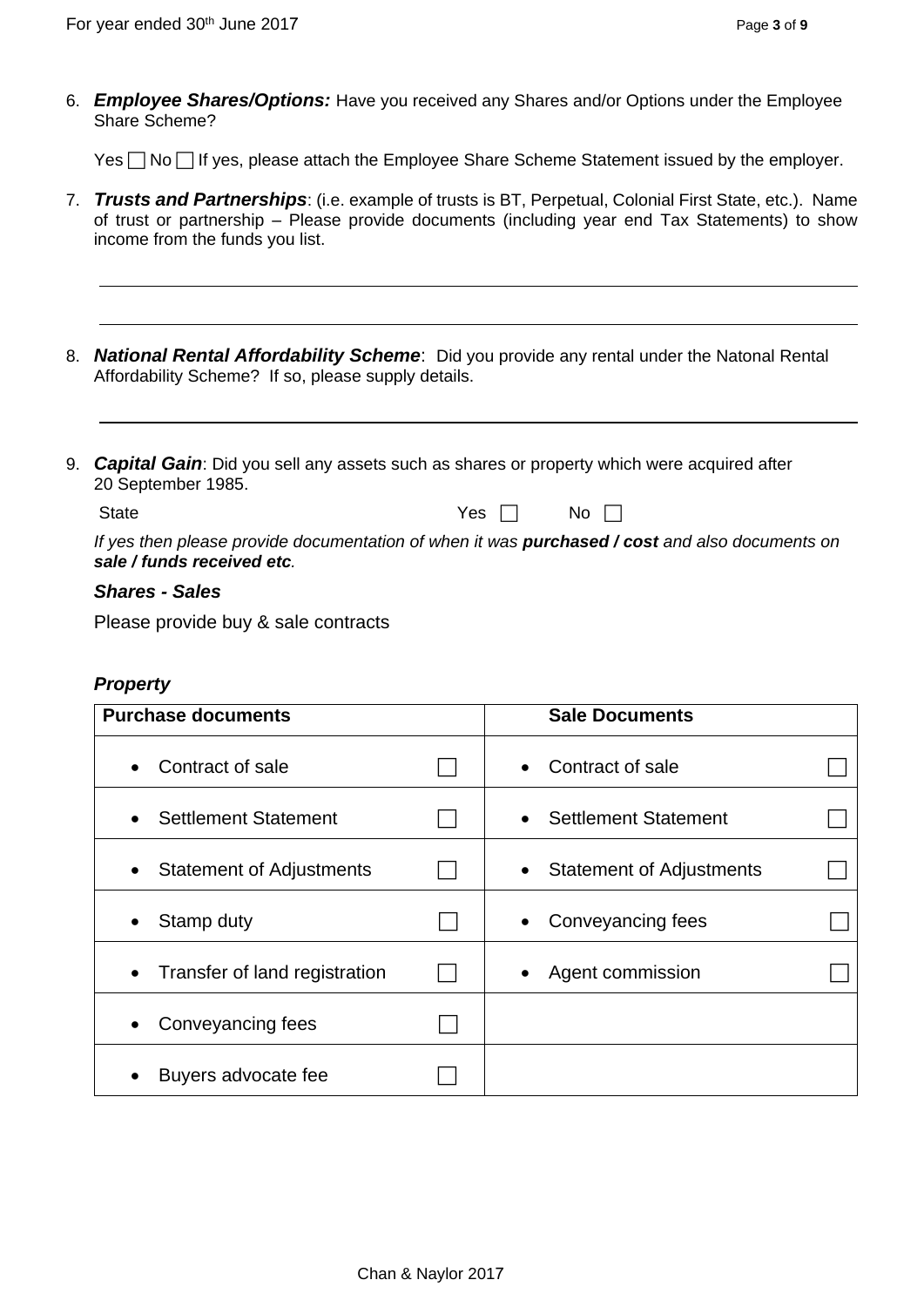10. *Rental Income:* Please attach details of the rent received and all expenses in their separate categories. Please supply Lawyers settlement sheets, contract exchanged and agent's invoice, if any, for property acquired. Should you require the services of a Quantity Surveyor for a depreciation report please contact your client manager.

Refer to the attached schedule for details required for each property.

- 11. *Foreign Sourced Income*: Did you have any foreign income, including rental properties that are positive and negatively geared? If so please provide details.(This may also include managed funds statements ie. Platinum International, etc)
- 12. *Business Sourced Income*: Did you have any business income? If so please provide details including any capital purchases over \$1,000.
- 13. *Any other income*: Did you receive any government allowances, pensions & payments (eg. Newstart, Youth Allowance, Austudy, Australian Government Disaster Recovery Payment & Natural Disaster Relief Recovery Arrangements).

**DEDUCTIONS:** Please ensure you are able to substantiate all claims, even if less than \$300. Refer to tax tips for more information.

1. *Motor Vehicle*: Did you use your own car for business / work purposes through the year:

Yes  $\Box$  No  $\Box$ 

If yes then please provide one of the following:-

**Log Book Method – Business % use** (please ensure you keep a log book for a continuous period of 12 weeks) Please provide details of all expenses you incurred over the financial year including fuel, repairs / maintenance, registration / insurance etc.

If you have a loan for the vehicle please provide details of the interest you paid over the year and the cost of the car, if you have a hire purchase please provide a copy of the purchase contract.

If you had a lease for your vehicle please provide figures of your lease payments.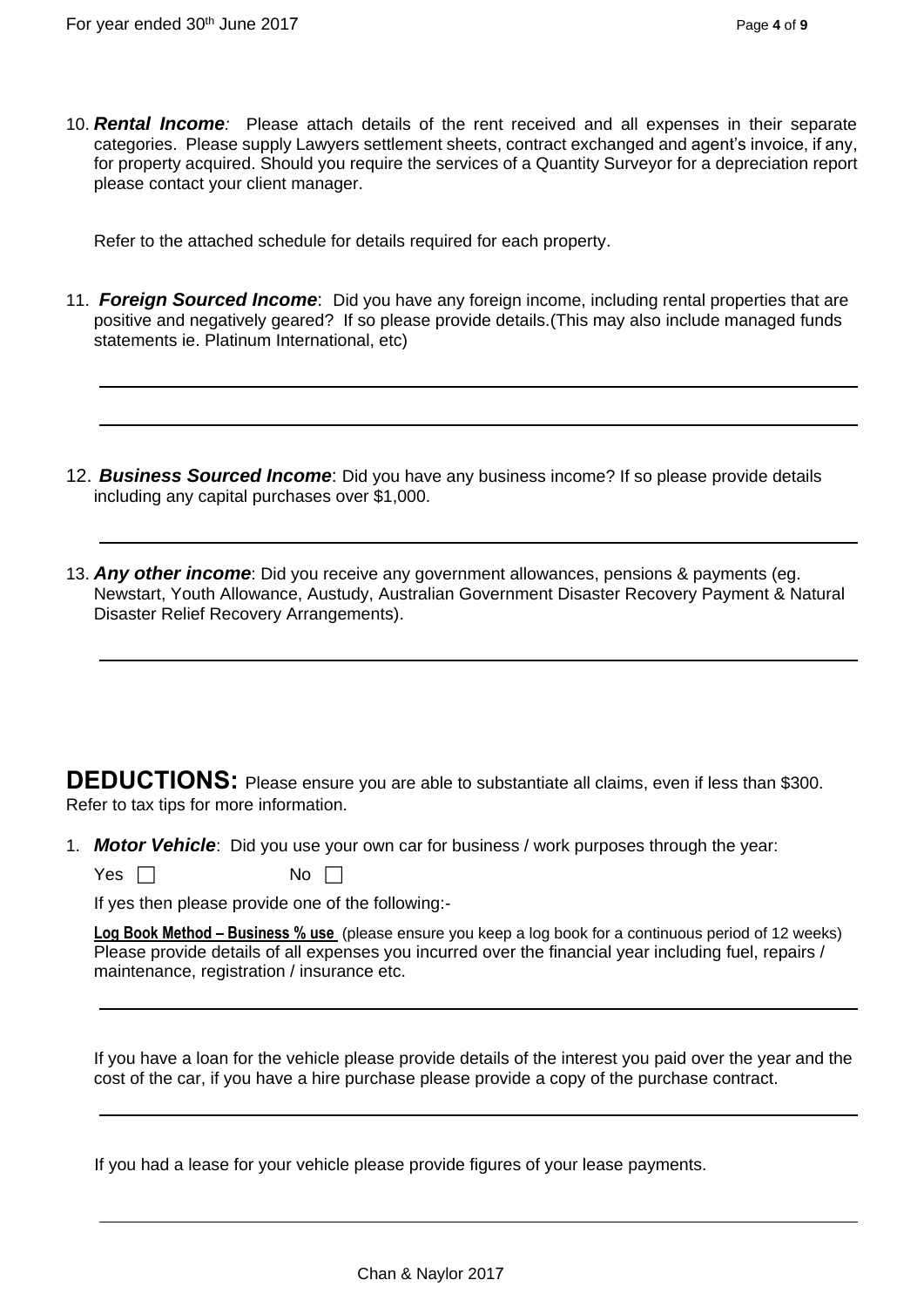**Kilometres Method**: You haven't kept a log book but use your car for work. Let us know how many kilometres you would have travelled for work. The maximum the tax office allows you to claim is 5000 kilometres.

| Kilometres: |  |
|-------------|--|
|             |  |

Car Engine Size: (in litres i.e. 1.6 litres):

2. *Work Uniform*: Do you have to wear a logo uniform or protective clothing?

Yes  $\Box$  No  $\Box$ 

If yes were you out of pocket through the year for purchasing any new items (if so please provide details).

- 3. *Other Work Related Deductions*:- (please provide receipts where possible)
	- □ Work related travel expenses
	- $\Box$  Union fees / professional bodies  $\Box$

 $\Box$  Home office expenses

 $\Box$  (number of hours spent working from home per/week)

 $\Box$  Total electricity & gas bills for financial year  $\Box$ 

 $\Box$  Home office size in relation to total home floor space (eg 15%)  $\Box$ 

 $\Box$  Telephone (incl. mobile) and Internet expenses. (The ATO is now requiring a four week diary record be maintained for these forms of usage for verification purposes)

Diary / Stationery / Printing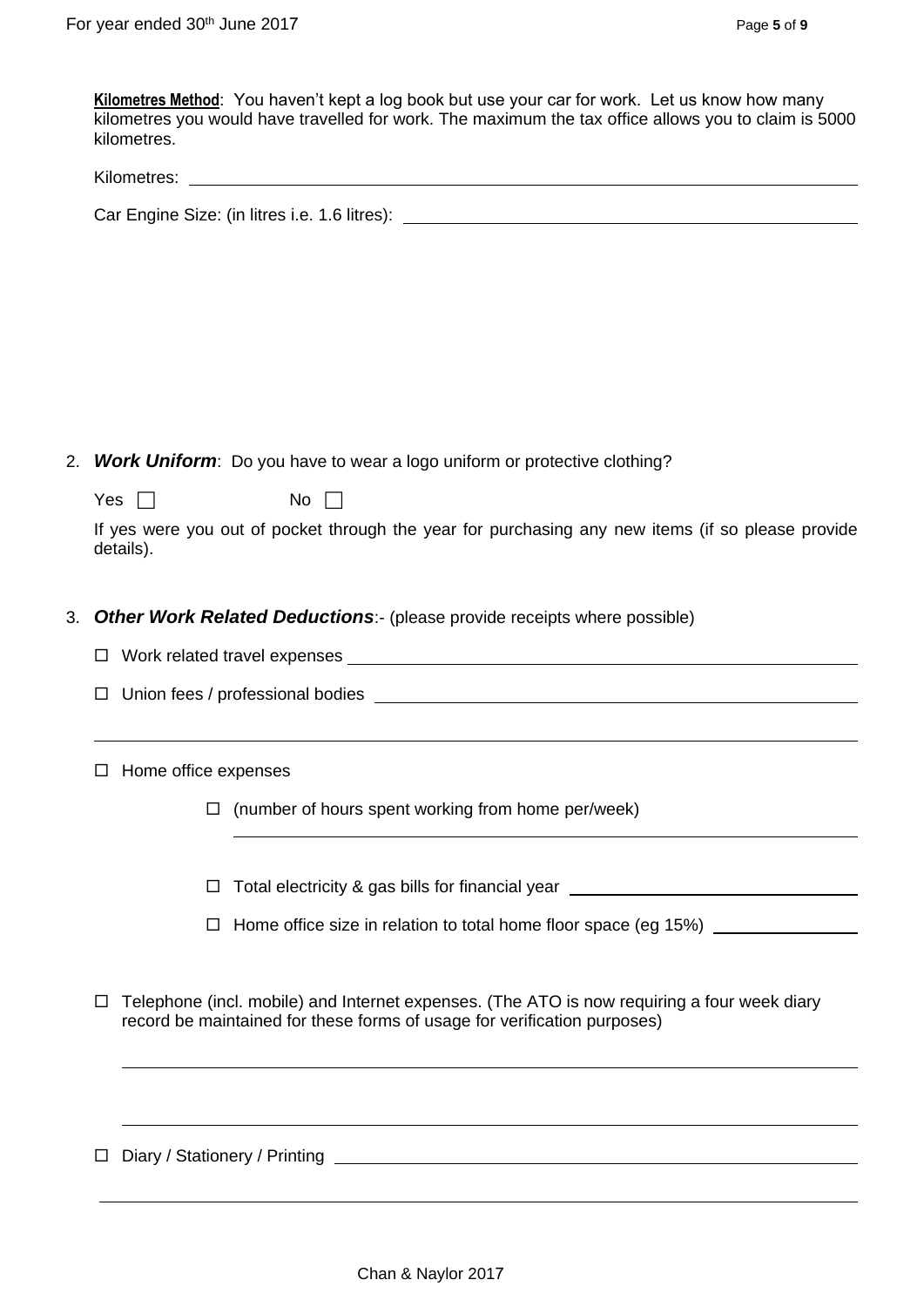- $\Box$  Tools and equipment  $\Box$
- Seminar costs or self education
- 4. *Other*: (Any costs you incurred that were directly related to your job). Please provide details.

### 5. **Income Protection Insurance Deductions**

 $\Box$  Do you have tax deductible Income Protection Insurance Yes / No

Please provide details of your insurance policies.

| Policy Type | Sum Insured | <b>Insurer</b> | Premiums \$ | Premium Frequency |
|-------------|-------------|----------------|-------------|-------------------|
|             |             |                |             |                   |
|             |             |                |             |                   |
|             |             |                |             |                   |
|             |             |                |             |                   |

# **REBATES:**

### 1) *Private Health Insurance*:

| Do you have private health insurance                                                                                                                                       | Yes $\Box$ | $No \ \Box$ |
|----------------------------------------------------------------------------------------------------------------------------------------------------------------------------|------------|-------------|
| If yes you must provide us with copy of the health fund statement they send you after the end of the<br>financial year, this will tell us if you are entitled to a rebate. |            |             |

# 2) *Spouse*

| • Did you have a spouse for the full financial year     | Yes $\Box$ | No II |
|---------------------------------------------------------|------------|-------|
| • Does your spouse receive any benefits from Centrelink | Yes $\Box$ | No II |
| Details of benefits                                     |            |       |

### 3) *Superannuation:*

a) Are you self employed, if yes, please provide details of contributions you made to your superannuation for the financial year.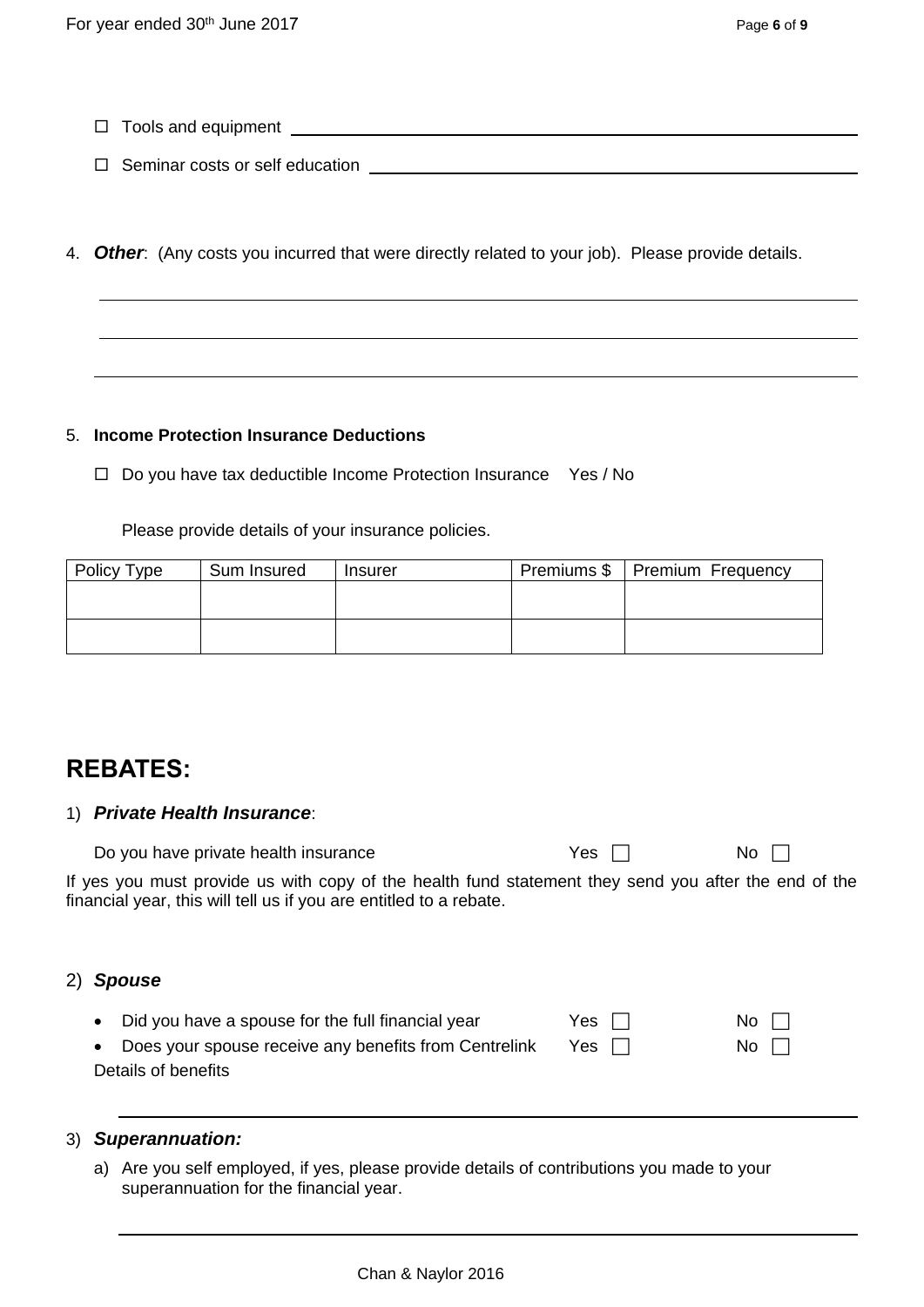- b) Have you made any personal contributions to your superannuation fund? If so you may be entitled to super co-contributions (conditions apply). We do not require any information for your tax return as the process to claim this is automatic between the Australian Taxation Office and your superfund upon lodgement of your tax return. If yes, please provide details of contributions you made to your superannuation for the financials year.
- c) Have you made superannuation contributions on behalf of your spouse? Yes  $\Box$  No  $\Box$

### 4) *Medical Expenses*:

The medical rebate has now been removed except for medical expenses in relation to disability aids, attendant care or aged care. Please provide a schedule of these expenses where applicable.

**OTHER:** Any other information which you are unsure of, or which you would like us to be aware of : Please note FIFO and DIDO workers no longer eligible for zone rebates from 1 July 2015.

\_\_\_\_\_\_\_\_\_\_\_\_\_\_\_\_\_\_\_\_\_\_\_\_\_\_\_\_\_\_\_\_\_\_\_\_\_\_\_\_\_\_\_\_\_\_\_\_\_\_\_\_\_\_\_\_\_\_\_\_\_\_\_\_\_\_\_\_\_\_\_\_\_\_\_\_\_\_\_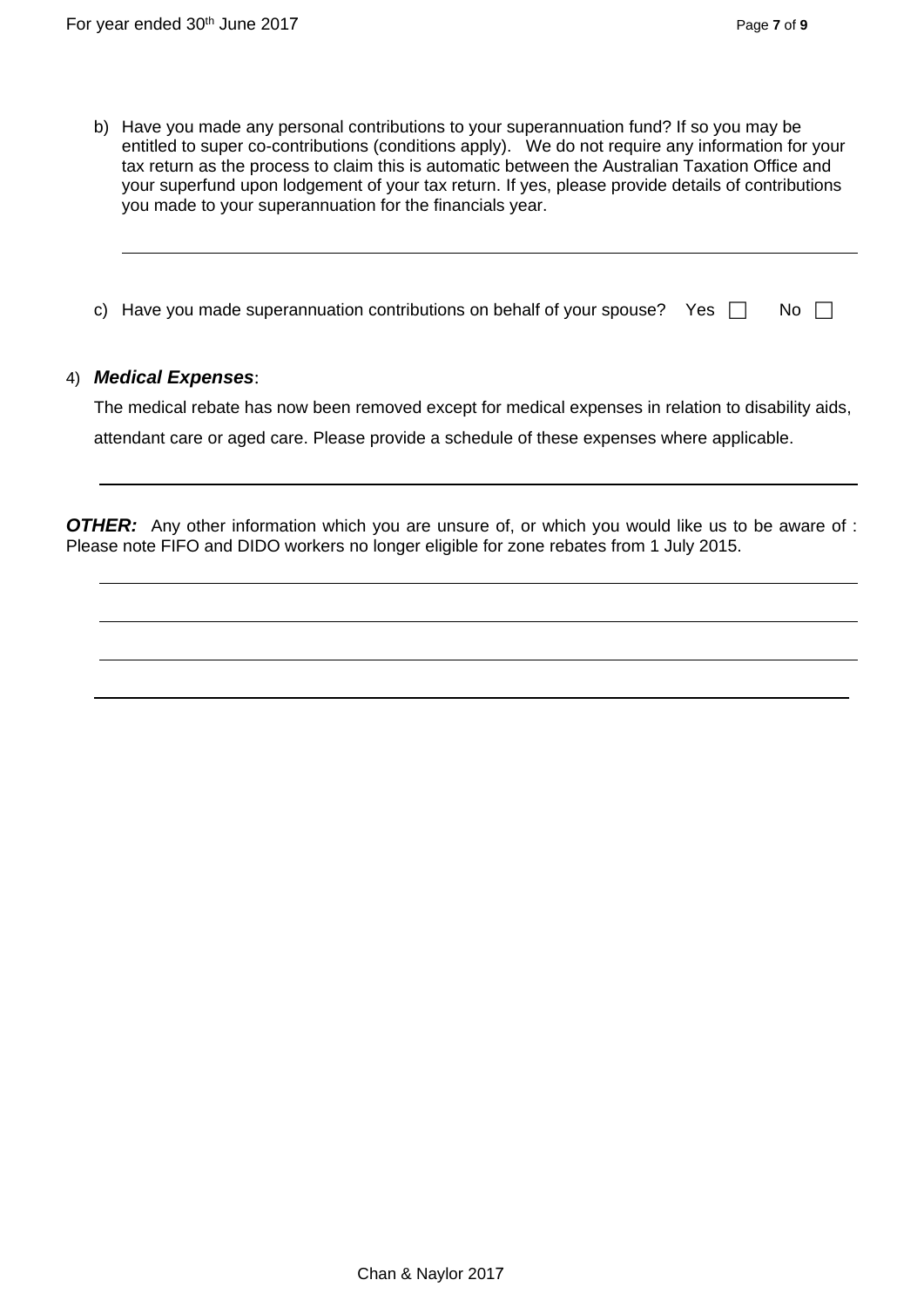# **RENTAL PROPERTY ANNUAL INCOME & EXPENSES**

*(Please provide copies of statements & receipts)*

| Taxpayer name                                            |             |                    |                                       |                           | Year         |
|----------------------------------------------------------|-------------|--------------------|---------------------------------------|---------------------------|--------------|
| <b>PROPERTY DETAILS:</b>                                 |             |                    |                                       |                           |              |
| P/Code                                                   |             |                    |                                       |                           |              |
| Ownership                                                |             |                    |                                       |                           |              |
| <b>Purchase (Contract) Date</b><br>Date deposit was paid |             |                    |                                       |                           |              |
| <b>Settlement Date</b>                                   |             | Date first rented  |                                       | Weeks rented this year    |              |
| <b>PURCHASE COSTS:</b>                                   |             |                    |                                       | <b>BORROWING EXPENSES</b> |              |
| <b>Purchase Price</b>                                    |             |                    |                                       |                           |              |
| Conveyancing                                             |             |                    | Loan fees                             |                           |              |
| <b>Stamp Duty</b><br><b>Other</b>                        |             |                    | S/D on mortgage<br>Mortgage Insurance |                           |              |
| <b>Renovations</b>                                       |             |                    | Other                                 |                           |              |
| <b>Total</b>                                             |             |                    | <b>Total</b>                          |                           |              |
| Income for year                                          |             |                    |                                       |                           |              |
| Rent                                                     |             |                    |                                       |                           |              |
| <b>Other Income</b>                                      |             |                    |                                       |                           |              |
| <b>Total</b>                                             |             |                    |                                       |                           |              |
| <b>Expenses</b>                                          |             |                    |                                       |                           |              |
| Item                                                     | <b>Date</b> | <b>Account Ref</b> | Paid to                               | <b>Amount</b>             | <b>Total</b> |
| <b>Advertising for</b><br>tenants                        |             |                    |                                       |                           |              |
| <b>Body Corporate fees</b>                               |             |                    |                                       |                           |              |
|                                                          |             |                    |                                       |                           |              |
|                                                          |             |                    |                                       |                           |              |
| <b>Cleaning</b>                                          |             |                    |                                       |                           |              |
| <b>Council Rates</b>                                     |             |                    |                                       |                           |              |
|                                                          |             |                    |                                       |                           |              |
|                                                          |             |                    |                                       |                           |              |
|                                                          |             |                    |                                       |                           |              |
| Gardening/lawn<br>mowing                                 |             |                    |                                       |                           |              |
|                                                          |             |                    |                                       |                           |              |
|                                                          |             |                    |                                       |                           |              |
|                                                          |             |                    |                                       |                           |              |
| Insurance (L/Lord &<br>prop)                             |             |                    |                                       |                           |              |
|                                                          |             |                    |                                       |                           |              |
| Interest on loans                                        |             |                    |                                       |                           |              |
|                                                          |             |                    |                                       |                           |              |
|                                                          |             |                    |                                       |                           |              |
| <b>Land Tax</b>                                          |             |                    |                                       |                           |              |
|                                                          |             |                    |                                       |                           |              |
|                                                          |             |                    |                                       |                           |              |